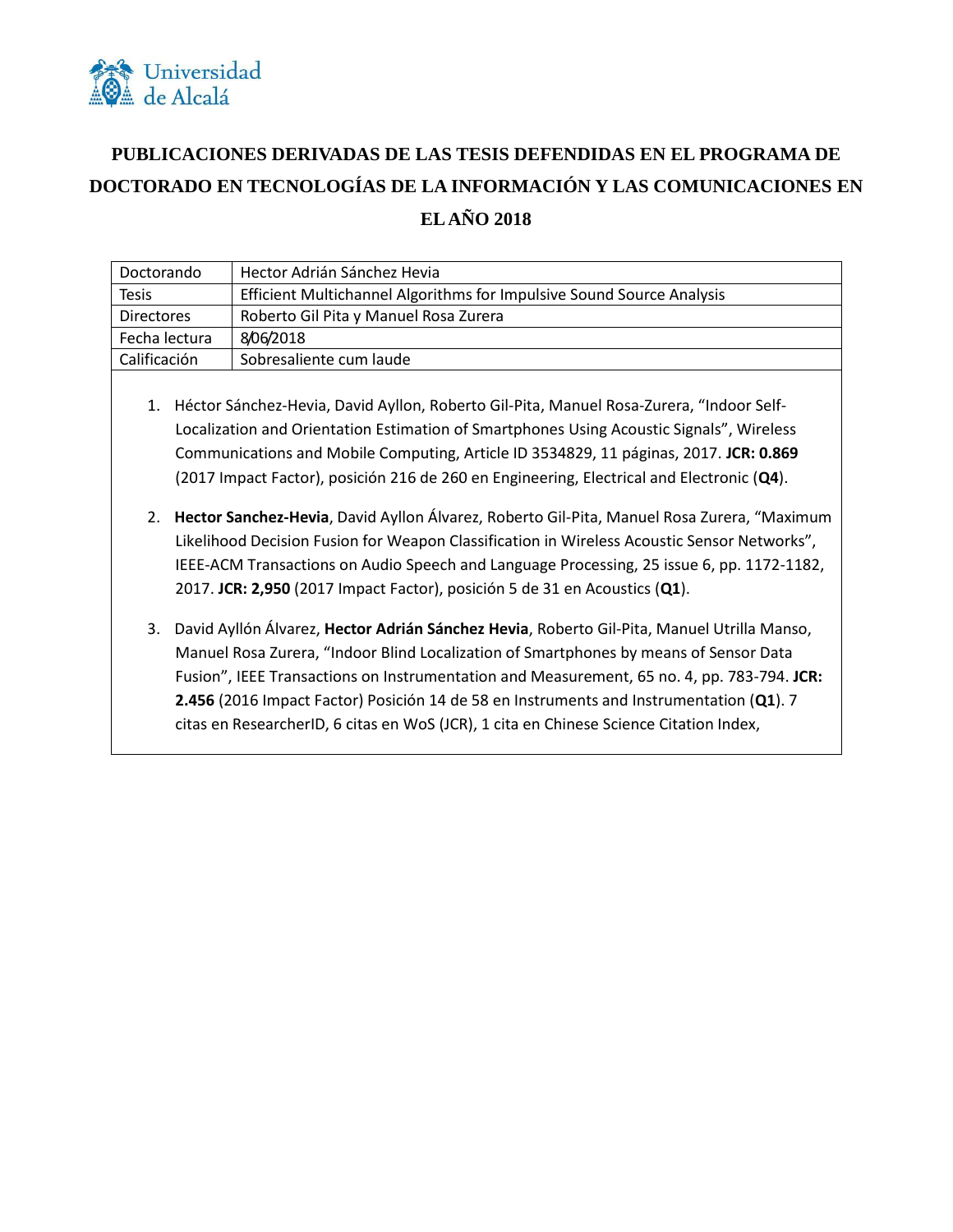

| Doctorando    | Laura Cornejo Bueno                                                          |
|---------------|------------------------------------------------------------------------------|
| <b>Tesis</b>  | New Hybrid Neuro-Evolutionary Algorithms for Renewable Energy and Facilities |
|               | Management Problems.                                                         |
| Director      | Sancho Salcedo Sanz                                                          |
| Fecha lectura | 3/04/2018                                                                    |
| Calificación  | Sobresaliente cum laude                                                      |

- 1. **L. Cornejo-Bueno**, J.C. Nieto Borge, E. Alexandre, K. Hessner, S. Salcedo-Sanz, "Accurate Estimation of Significant Wave Height with Support Vector Regression Algorithms and Marine Radar Images", Coastal Engineering, vol. 114, pp. 233-243, 2016 (JCR 2017: 3.221).
- 2. **L. Cornejo-Bueno**, J.C. Nieto Borge, P. García-Díaz, G. Rodríguez, S. Salcedo-Sanz, "Significant wave height and energy flux prediction for marine energy applications: A grouping genetic algorithm – Extreme Learning Machine approach", Renewable Energy, vol. 97, pp. 380-389, 2016 (JCR 2017: 4.357).
- 3. A. Aybar-Ruiz, S. Jiménez-Fernández, **L. Cornejo-Bueno**, C. Casanova-Mateo, J. Sanz-Justo, P. Salvador-González, S. Salcedo-Sanz, "A novel Grouping Genetic Algorithm – Extreme Learning Machine Approach for Global Solar Radiation Prediction from Numerical Weather Models Inputs", Solar Energy, vol. 132, pp. 129-142, 2016 (JCR 2017: 4.018).
- 4. M. Dorado-Moreno, **L. Cornejo-Bueno**, P.A. Gutiérrez, L. Prieto, C. Hervás-Martínez, S. Salcedo-Sanz, ["Robust estimation of wind power ramp events with reservoir computing"](https://scholar.google.es/citations?view_op=view_citation&hl=es&user=1f3inBoAAAAJ&citation_for_view=1f3inBoAAAAJ:zYLM7Y9cAGgC), Renewable Energy, vol. 11, pp. 428-437, 2017 (JCR 2017: 4.357).
- 5. **L. Cornejo-Bueno,** C. Casanova-Mateo, J. Sanz-Justo, E. Cerro-Prada, S. Salcedo-San[z,](https://scholar.google.es/citations?view_op=view_citation&hl=es&user=1f3inBoAAAAJ&citation_for_view=1f3inBoAAAAJ:zYLM7Y9cAGgC) ["Efficient Low-Visibility Event Prediction at Airports using Machine-Learning Regression](https://scholar.google.es/citations?view_op=view_citation&hl=es&user=1f3inBoAAAAJ&citation_for_view=1f3inBoAAAAJ:zYLM7Y9cAGgC)  [Techniques"](https://scholar.google.es/citations?view_op=view_citation&hl=es&user=1f3inBoAAAAJ&citation_for_view=1f3inBoAAAAJ:zYLM7Y9cAGgC), [Boundary-Layer Meteorology,](https://link.springer.com/journal/10546) vol. 165, no. 2, pp. 349-370, 2017 (JCR 2017: 2.573).
- 6. **L. Cornejo-Bueno**, E.C. Garrido-Merchán, D. Hernández-Lobato, S. Salcedo-Sanz, ["Bayesian](https://scholar.google.es/citations?view_op=view_citation&hl=es&user=1f3inBoAAAAJ&citation_for_view=1f3inBoAAAAJ:zYLM7Y9cAGgC)  [Optimization of a Hybrid System for Robust Ocean Wave Features Prediction"](https://scholar.google.es/citations?view_op=view_citation&hl=es&user=1f3inBoAAAAJ&citation_for_view=1f3inBoAAAAJ:zYLM7Y9cAGgC), Neurocomputing, vol. 275, pp. 818-828, 2017 (JCR 2017: 3.317).
- 7. Z.M. Yaseena, R.C. Deo, A. Hilald, A.M. Abde, **L. Cornejo-Bueno,** S. Salcedo-Sanz, M.L. Nehdig, "Predicting compressive strength of lightweight foamed concrete using extreme learning machine model", Advances in Engineering Software, vol. 115, pp. 112-125, 2017 (JCR 2017: 3.000).
- 8. S. Salcedo-Sanz, R.C. Deo, **L. Cornejo-Bueno,** C. Camacho-Gómez, S. Ghimire, "An efficient neuro-evolutionary hybrid modelling mechanism for the estimation of daily global solar radiation in Sunshine State of Australia", Applied Energy, vol. 209, pp. 79-94, 2017 (JCR 2017: 7.182).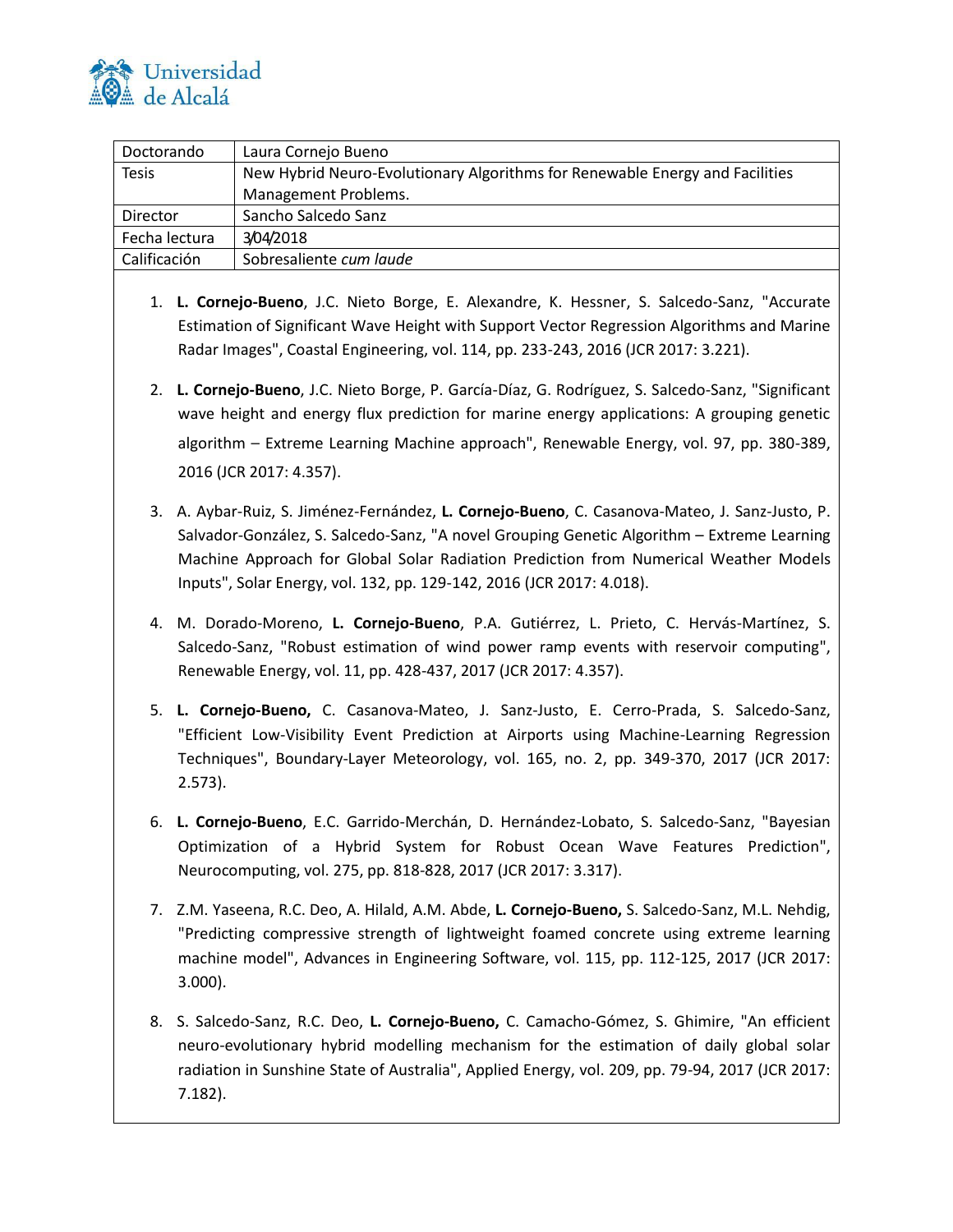

- 9. **L. Cornejo-Bueno**, L. Cuadra, S. Jiménez-Fernández, J. Acevedo-Rodríguez, L. Prieto, S. Salcedo-Sanz, "Wind Power Ramp Events Prediction with Hybrid Machine Learning", Energies, vol. 10, no. 11, pp. 1784-1811, 2017 (JCR 2017: 2.262).
- 10. S. Salcedo-Sanz, **L. Cornejo-Bueno**, L. Prieto, D. Paredes, R. García-Herrera, "Feature Selection in Machine Learning Prediction Systems for Renewable Energy Applications", Renewable & Sustainable Energy Reviews, vol. 90, pp. 728-741, 2018 (JCR 2017: 8.050).
- 11. **L. Cornejo-Bueno**, P. Rodríguez-Mier, M. Mucientes, J.C. Nieto-Borge, S. Salcedo-Sanz, "Significant Wave Height and Energy Flux Estimation with a Genetic Fuzzy System for Regression", Ocean Engineering, vol. 160, pp. 33-44, 2018 (JCR 2017: 1.894).

| Doctorando        | Carlos Camacho Gómez                                                  |
|-------------------|-----------------------------------------------------------------------|
| <b>Tesis</b>      | Contributions to the Development of the CRO-SL Algorithm: Engineering |
|                   | <b>Applications Problems</b>                                          |
| <b>Directores</b> | Sancho Salcedo Sanz y Silvia Jiménez Fernández                        |
| Fecha lectura     | 10/07/2018                                                            |
| Calificación      | Sobresaliente cum laude                                               |
|                   |                                                                       |

- 1. **C. Camacho-Gómez**, X. Wang, E. Pereira, IM. Díaz, S. Salcedo-Sanz, "Active vibration control design using the Coral Reefs Optimization with Substrate Layer algorithm," Engineering Structures, vol. 157, pp. 14-26, 2018, (JCR 2016: 2.258).
- 2. S. Salcedo-Sanz, **C. Camacho-Gómez**, R. Mallol-Poyato, S. Jiménez-Fernández, J. Del Ser, "A novel Coral Reefs Optimization algorithm with substrate layers for optimal battery scheduling optimization in micro-grids," Soft Computing, vol. 20, no. 11, pp. 4287-4300, 2016, (JCR 2016: 2.472).
- 3. S. Salcedo-Sanz, **C. Camacho-Gómez**, A. Magdaleno, E. Pereira, A. Lorenzana, "Structures vibration control via Tuned Mass Dampers using a co-evolution Coral Reefs Optimization algorithm," Journal of Sound and Vibration, vol. 393, pp. 62-75, 2017, (JCR 2016: 2.593).
- 4. S. Salcedo-Sanz, A. Aybar-Ruíz, **C. Camacho-Gómez**, E. Pereira, "Efficient fractal-based mutation in evolutionary algorithms from iterated function systems," Communications in Nonlinear Science and Numerical Simulation, vol. 56, pp. 434-446, 2018, (JCR 2016: 2.784).
- 5. S. Salcedo-Sanz, **C. Camacho-Gómez**, L. Carro-Calvo, F. Jaume-Santero, E. AlexandreCortizo, "Near-Optimal Selection of Representative Measuring Points for Robust Temperature Field Reconstruction with the CRO-SL and Analogue Methods," International Journal of Climatology, accepted with minor revision (JCR 2016: 3.76).
- 6. R. Sánchez-Montero, **C. Camacho-Gómez**, P. López-Espí, S. López-Ruiz, S. Salcedo-Sanz, "Optimal Design of a Planar Textile Antenna for RFID Systems with the CRO-SL Algorithm,"